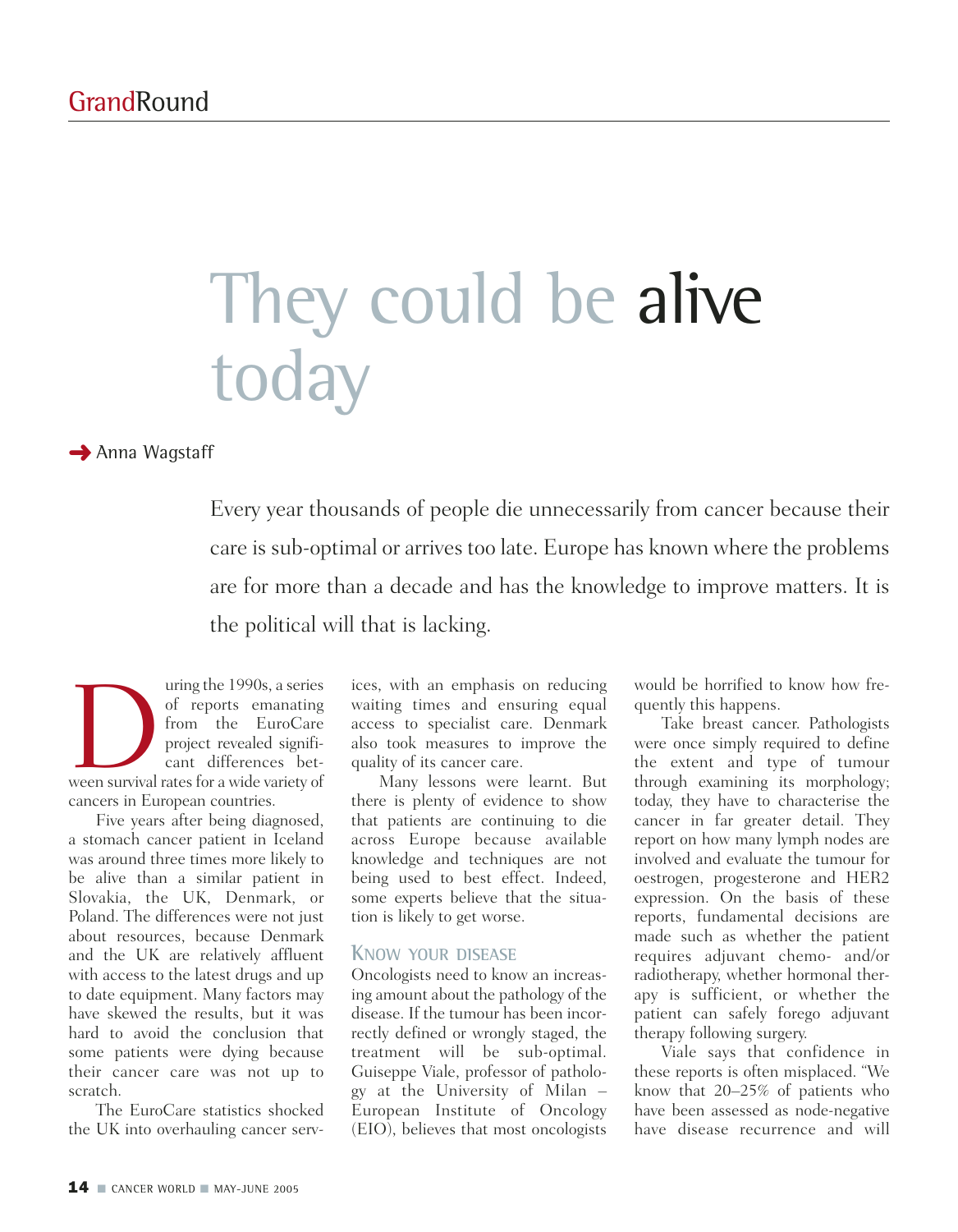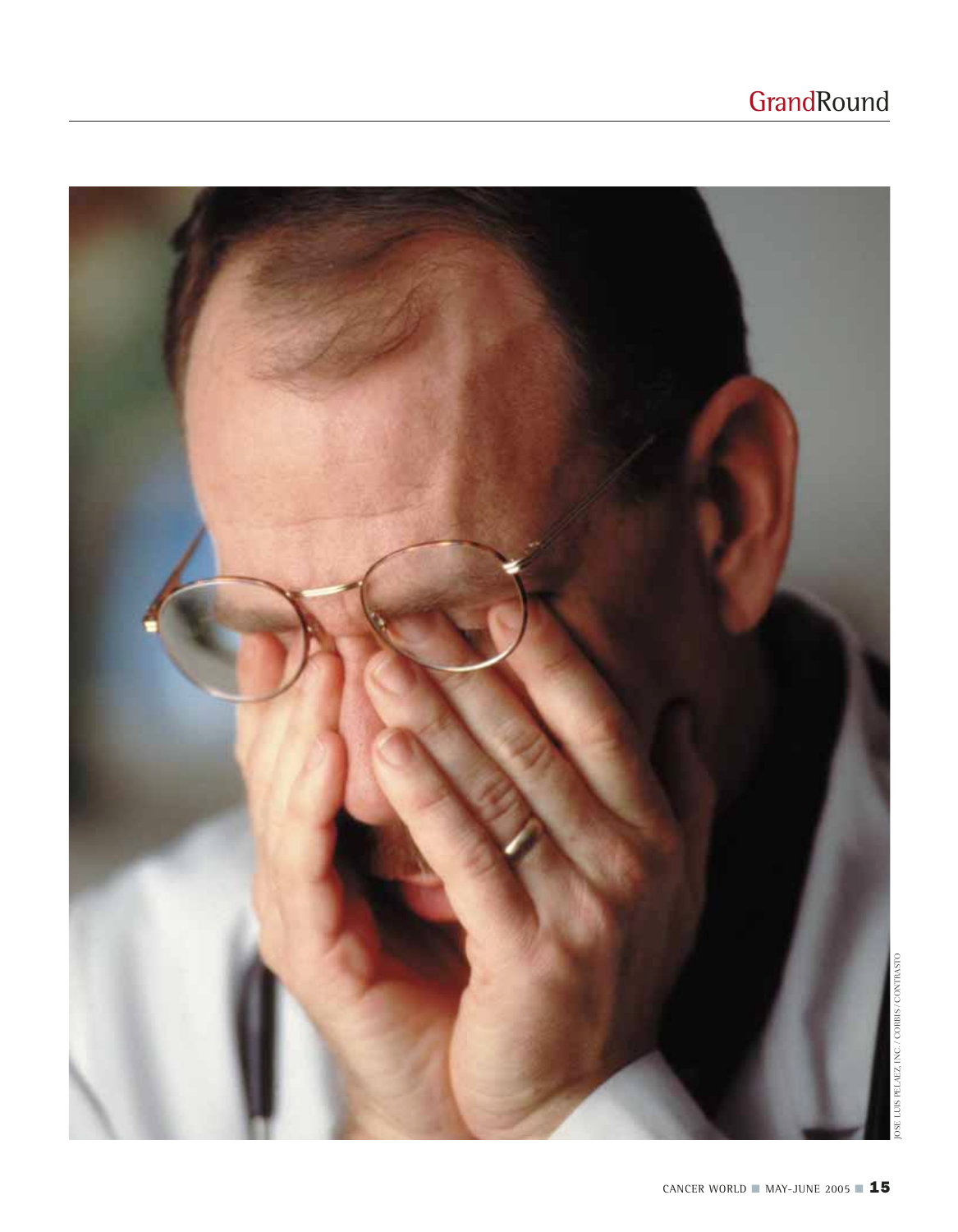eventually die of the disease. If we go back to those regional lymph nodes and examine more sections, we will find metastases in the large majority of these patients. The risk to these patients was not assessed correctly in the beginning."

The story on endocrine response status is hardly more encouraging. Quality control in the UK has established that the false-negative result for oestrogen and progesterone receptors lies somewhere between 15% and 25%; the picture in Germany is a little better (11–24%). Many European countries have no quality control procedures, and the results coming out of their labs could be even more unreliable. Viale estimates the false-negative figures in Italy to be closer to 20–25%.

There are also problems with HER2 evaluation. False-positive rates of up to 30% are common and this is true whether the assay is done by immunohistochemistry or using the FISH (phosphorescence in situ) procedure. The problem, says Viale, lies with the pathologist rather than the test.

"You can see that a large fraction of breast cancer patients are not treated properly… it makes you a bit nervous about what is happening around you."

Problems are more evident in breast cancer, because we know more about subtypes and the implications for treatment than for many other cancers. But differentiation and tailored treatment is the future for most cancers, giving the role of the pathology labs even greater importance.

Viale believes that pathologists who are not working as part of a multidisciplinary team are not aware of how their conclusions determine treatment.

This is something Viale himself



*Source:* M P Coleman, G Gatta, A Verdecchia et al. EUROCARE-3 summary: cancer survival in Europe at the end of the 20th century. *Annals of Oncology* (2003) vol 14 (Suppl 5): v128–v149. Reprinted with permission of Oxford University Press

learnt only after he left his job in a general hospital. "I thought I knew breast cancer, but when I started working at the EIO, I changed my approach completely. I started to realise, for instance, that saying '10% progesterone positive' is completely different to saying '80% positive' in terms of treatment – it's not just a question of saying 'negative' or 'positive'. Once you realise that, you are ready to spend the necessary time to make an accurate evaluation."

One way to help pathologists become more aware of the significance of their role would be to make funding available for pathologists from centres participating in clinical trials to attend coordinating meetings. They should also receive feedback on the quality of their evaluations in real time, rather than several years later after the trial has closed.

In some countries poor access to the latest diagnostic and imaging techniques is an obstacle to accurately defining the disease.

Adrian Udrea, who works in the chemotherapy department at the Oncological Institute of Cluj, Romania, says that the standard of

medical oncology training is very similar to that in Western Europe and that money is available for cancer drugs. However, clinicians cannot always treat patients effectively because they are unable to characterise the disease.

There are no immunohistochemistry testing facilities outside the main cancer centres in Bucharest and Cluj, and these centres do not offer services to smaller hospitals. Access to imaging techniques such as bone scan, CT and MRI is also extremely limited. The ultrasound equipment is 20 years old, and unreliable.

"There must be some way to organise the system to work better with the money we have," says Udrea. "We are spending money for expensive drugs, but we don't know what we need to know in order to use them effectively."

The problem is not confined to central and eastern European countries. In Italy, for instance, though costly trastuzumab prescriptions are reimbursed by the national health system, the HER2 test that indicates whether the tumour might respond to the drug is not.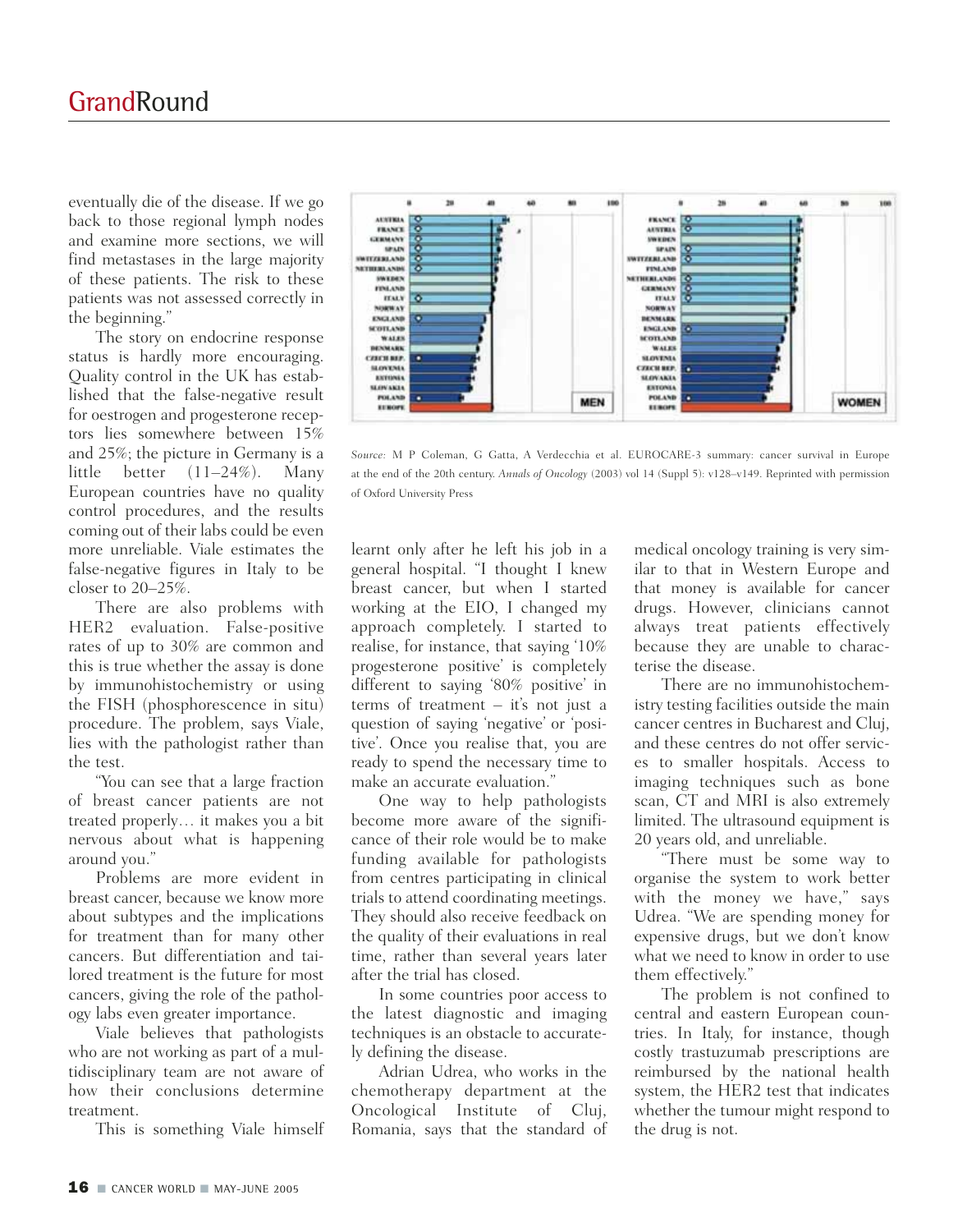

#### **KNOW YOUR PROCEDURE SURGERY**

Since the 1980s, studies have shown that referring a patient to a specialist centre for difficult procedures to excise pancreatic, gastric and rectal cancers significantly lowers their risk of dying from postoperative complications. The latest figures from the Netherlands show patients operated for pancreatic cancer in small hospitals are ten times more likely to die than those treated in the larger centres.

Expert surgery is also associated with far lower local recurrence rates – between five and ten times lower in the case of rectal surgery.

Lex Eggermont, head of surgical oncology at the Erasmus University Medical Centre in Rotterdam, says observing simple principles will minimise unnecessary deaths from poor surgery. "First you must be well trained. Second, there is a direct volume effect – the more you do, the better you are. If you don't do more than

Comparative index of 5-year relative survival (%) by country for adults diagnosed in the period 1990–1994, followed up to 1999. These were the graphs that shamed the UK into improving cancer services

15 rectal or 15 oesophageal or 15 pancreatic or 15 gastric cancers a year, you shouldn't do any at all, because you are automatically associated with worse outcomes."

This principle has been recognised in Europe for 20 years, and many countries encourage regional or national specialisation – but bad practice still continues. Eggermont says that there is a need for a new referral culture, where different units work collaboratively rather than competing for patients, and agree a rational way to divide specialist services.

Even in the Netherlands, with its excellent referral culture and commitment to regional specialisation, it is proving hard to stop a few errant small hospitals carrying out low volumes of oesophageal or pancreatic operations. The situation is probably far worse in other countries, particularly those with weaker public health sectors and poorly coordinated cancer treatment delivery, and in poorer and more rural areas.

The public have little access to information about volume. However, www.corriere.it/sportello-cancro, a website supported by the leading Italian daily the *Corriere della Sera* and the Umberto Veronesi Foundation, provides a fascinating insight into how surgical procedures are divided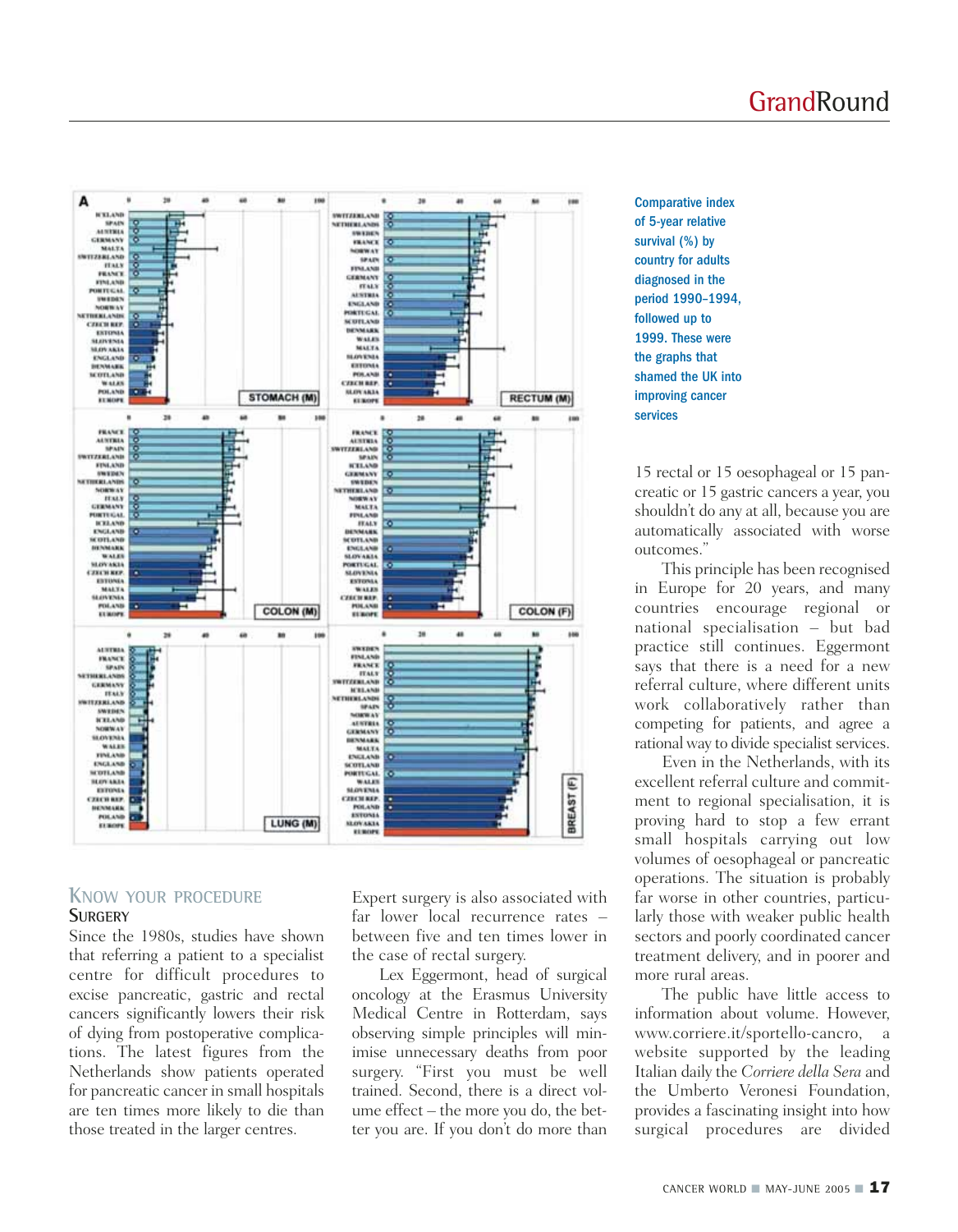

The Italian website www.corriere.it/sportello-cancro. For the best chance of survival, click the relevant part of the body to find out which hospitals in your region have the greatest experience in dealing with your type of cancer – and which hospitals to avoid

between major centres and peripheral hospitals across Italy. It shows that around 230 hospitals are carrying out surgical procedures for cancers of the digestive tract even though their annual case load is less than the recommended 15. When the figures are broken down to surgery on the oesophagus or rectum, the number of hospitals carrying out between 1 and 15 procedures is very much higher.

#### **RADIOTHERAPY**

Of all cancer treatments, radiotherapy is the easiest to systematise. It is concentrated in larger centres, with fewer problems associated with low volumes of treatment. Decades of quality control prevents most easily identifiable mistakes, but controversy remains over long-term effects. Radiation for testicular cancer has been associated

with new cancers up to 20 years later and there is some evidence to show that highdose radiotherapy to treat Hodgkin's lymphoma or breast cancer can damage the heart.

Intensity modulated radiotherapy allows for more aggressive and effective treatment, concentrating firepower on the tumour and sparing normal tissue to a greater extent. However, if mistakes are made, the damage can be all the greater. Jacques Bernier of the Oncology Institute of Southern Switzerland in Bellinzona, says, "We have to have much stricter controls before irradiating, because if the plan calculation and the delivery don't correspond, you can give two, three or four times the dose you calculated."

Gross errors are rare however. One UK study of almost 2000 patients treated with 95,000 individual doses showed an error rate of 0.18%, all of minor clinical significance.

Of greater concern, is the underinvestment in latest equipment and software, leading to increased waiting time or treatment using outdated methods. Radiotherapy now forms a part of the treatment of more than 50% of all cancer patients, but according to the European Society for Therapeutic Radiology and Oncology (ESTRO), the services in many countries cannot cope with this level of demand, and access to treatment is now a major problem.

#### **KNOW YOUR PATIENT**

Medical oncology has emerged as the defining mode of treatment for most

cancers and the arena in which major advances are expected. Unfortunately, it is also least amenable to quality control.

In the 1980s and '90s, huge variations in the way patients were being treated led to much greater emphasis on evidence-based medicine. The idea was to educate all oncologists to act according to the best available evidence rather than relying on empirical knowledge or on the established policy in their departments.

Recently published studies show that following guidelines has an impact on survival. However, the key to success lies in how guidelines and evidence is applied to each patient.

Aron Goldhirsch of the Department of Medicine at the European Institute of Oncology, worries that too many medical oncologists use guidelines uncritically and prescriptively.

"Every patient is absolutely unique, but part of a population. Statistics and epidemiology have brought medicine away from individual patients, so that what is said is actually 'on average'. It's like 'one-sizefits-all'. If we don't recognise patterns of diversity from one individual to another, and we take an average answer as a good answer for everyone, we are likely sometimes to be wrong."

Statistics in cancer medicine is typically used to group people into wider populations in order to analyse outcome and factors that influence response to treatment. Goldhirsch's concern is that no-one is teaching the methodology of applying those statistics to the individual patient.

Goldhirsch is involved in the MINDACT breast cancer trial (MIcro-array for Node negative Disease may Avoid ChemoTherapy), which seeks to find out how responses to therapies vary according to the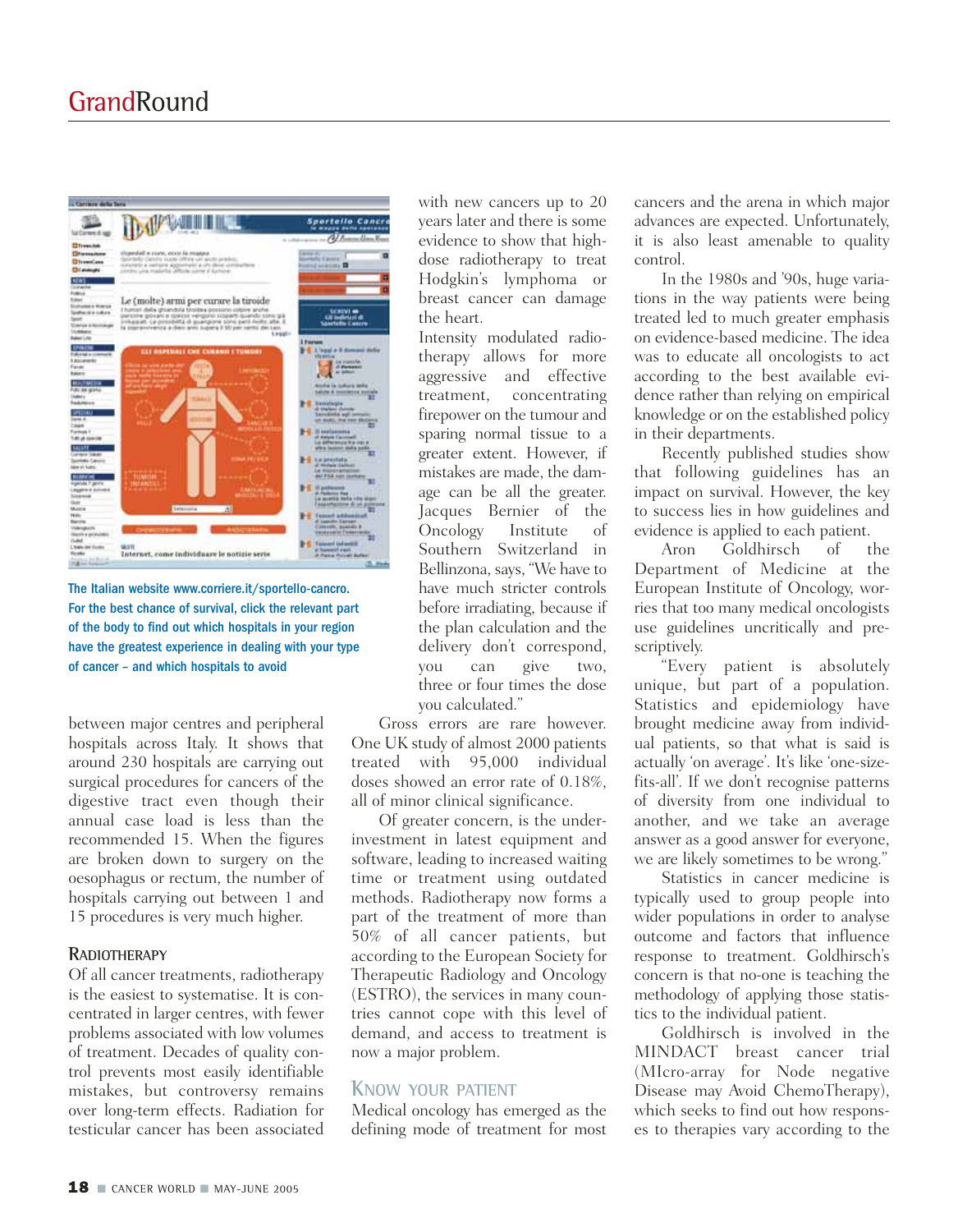specific genetic and pathologic characteristics of subgroups of node negative breast cancer.

He says that, while breast cancer is ahead of the field in defining subtypes and identifying oncogenes, the same process is now happening elsewhere, and all cancers will require ever more precise treatments. The trouble is that as much of the evidence that oncologists currently use represents only an average response, some tumour subgroups will respond better than the average, and others may not respond at all.

A wise oncologist, says Goldhirsch, does not apply evidence unquestioningly, especially when detailed information is not available. 'Average' data are just not precise enough. "Doubt is very important. When you don't have anything else, evidence-based is by far the best, but you must use it critically or you end up stagnating knowledge."

Encouraging oncology departments to participate in well-structured clinical trials that apply tailored treatments, would be one of the most effective ways to improve their methodological approach, he says.

Bob Pinedo, director of the VUmc Cancer Centre at Vreie Universiteit hospital in Amsterdam, emphasises the diversity of patients, as well as the diversity of tumour types and believes that young oncologists need more training in internal medicine to allow them to tailor treatment to their patient.

Medical oncologists give toxic drugs to people who may not only be weakened by cancer, but have comorbidities such as heart conditions or diabetes. They may be taking other medicines and their organs may not be functioning normally. Pinedo feels young oncologists are not being taught to take this into account when they prescribe medication, and some patients are being put at risk as a result. "You need to know what is going on with the patient. You need to do a lot of research making use of their tissues and blood to understand the biology, to understand their pharmacodynamics. It's not just a question of measuring drugs, you need to know the effects of your drugs on the organs."

Knowing your patient also means knowing who is at extra risk of cancer. Pinedo is frustrated at lack of effective monitoring for people known to be at very high risk.

He wants to see women who have a family history of BRCA positive breast cancer routinely screened by MRI, to detect disease earlier than by mammography.

People with familial colon cancer also need more effective screening he says. Studies coming out of the US and the Netherlands have shown that only half of the patients in whom adenomatous polyps had been indentified by colonoscopy show positive for colon cancer using the faecal occult blood (FOB) test. So why, asks Pinedo, are we still relying on this method of detection for people known to be at high risk? "I foresee a big problem here. We will get angry people who have been screened with the FOB test and they get cancer, and they will say why did this happen?"

#### **MULTIDISCIPLINARY TREATMENT**

Top quality pathology, medical oncology, surgery and radiotherapy are all essential to save every patient who can be saved. But each mode of treatment becomes significantly more effective in the presence of the vital ingredient: multidisciplinary collaboration.

The majority of treatments involve two or three types of therapy, often interlinked. Almost 90% of all radiotherapy now takes place within a multidisciplinary framework.

Effective multidisciplinary working makes it possible to select the most effective treatments with the least damage to the patient. Supportive care is also essential. Nutrition, for instance, can make the difference between surviving or dying for very ill patients. Monitoring and dealing promptly with life-threatening side-effects such as thrombocytopaenia and neutropaenia is essential; the involvement of expert cancer nurses in the multidisciplinary teams can make a difference here.

Such a multidisciplinary approach is impractical outside of larger hospitals or networks of collaborating centres. Where cancer patients make up only a small proportion of a surgeon's or pathologist's work, they will not be able to organise their timetables around multidisciplinary meetings, which would in any event happen too infrequently for them to build a relationship or to understand the roles and problems of other specialists.

It is the combination of specialist surgery and multidisciplinary working that has been credited with significant differences in survival rates

If we don't recognise patterns of diversity from one individual to another, we will make mistakes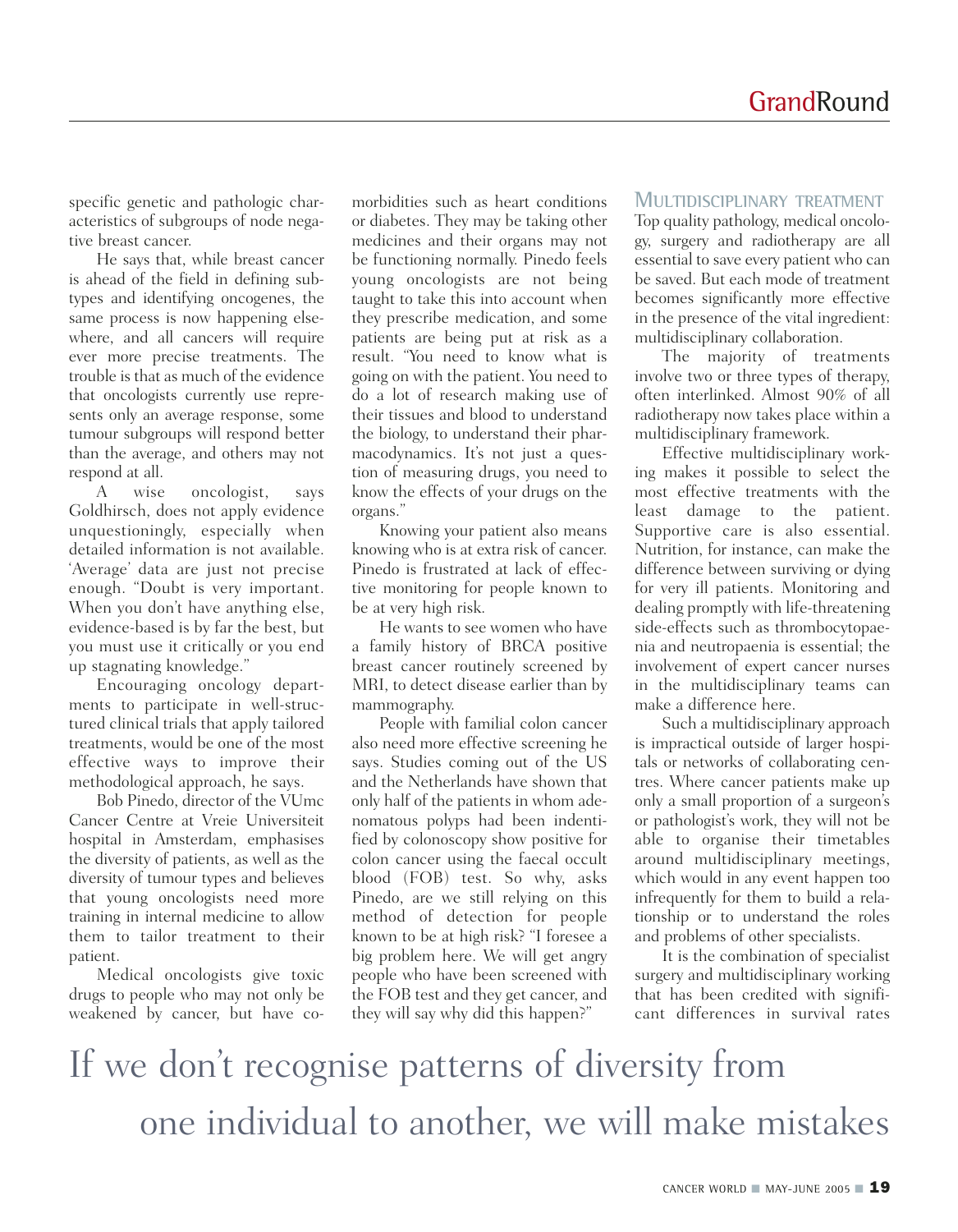### Involving pathologists, cancer nurses and dieticians in the team can make a difference to survival

between larger centres and peripheral hospitals in a number of studies, notably in Scotland in the early 1990s. Finding a way to deliver specialist multidisciplinary treatment to all patients, no matter where they live, is one of the logistical challenges for good cancer care.

#### **TEACHING CANCER**

Decades after the multidisciplinary approach was recognised as effective, it is still rarely taught as a concept in medical schools.

Franco Cavalli of the Oncology Institute of Southern Switzerland, Bellinzona, says the fragmented way in which cancer is taught lies at the heart of many problems. "There is no overall teaching in oncology. You will have the internist, who will talk a little bit about cancer, the surgeon, who will talk a little bit about cancer, the pathologist and so on. Most universities do not have well-structured teaching on cancer, and because of that most physicians, when they finish their training, do not know enough about cancer."

### **WAITING TO DIE**

The best cancer services are undermined if patients do not receive a diagnosis and treatment when they need it. Evidence shows that in some tumours, making patients wait weeks, sometimes months, for radiotherapy reduces their chance of a cure, allowing the tumour to grow beyond a 'curative size' or to metastasise. ESTRO, the professional body for European radiologists and radiotherapists, says

very few EU countries have sufficient linear accelerators and trained staff to provide an adequate service, and that a high proportion of patients are treated outside clinically acceptable time limits.

Where waiting lists are long, radiotherapy departments systematically treat patients when they know it is too late, and doctors have to choose which patient will receive the best care today, and which will have to wait – or be assigned to palliative treatment simply because their chance of a cure is below the threshold that makes them a priority within an overstretched system.

Pinedo believes there is also a critical shortage of oncology specialists across Europe that will become more acute as more patients survive longer. "We know that the prognosis for colorectal cancer improves if you do secondary surgery. But if you have a waiting list of months for a primary colon cancer, you are not going to take a patient with a little metastasis and put them on the list." Pinedo still goes to multidisciplinary meetings and argues for that surgery to be done, but he is aware of the pressure. "You know the surgeon is already very upset because of his waiting list. I know I'm asking them something I shouldn't ask, because there are certain things you just cannot ask these days, even though you know it is the best for the patient."

He worries that the medical profession seems to accept delays as a fact of life. "If 30 years ago you would say, 'operate within four weeks', now

you accept an operation within eight weeks. I just cannot work that way. I find it horrible, because we don't tell our patients the risks."

### **WHAT NEXT?**

All over Europe, patients who could have been saved are dying because they did not get high-quality treatment when they needed it. We know a lot about the training and systems of care delivery needed to avoid unnecessary deaths. We need now to know how to get there from here.

#### **PATIENT POWER**

Many argue that patients hold the key, through exercising informed choice over where they are treated.

Eggermont says the most effective thing to do is "bombard" patients with advice to ask their hospital the crucial questions: "How often are these procedures performed here? What is your track record? What are your mortality figures?" And if the answer is not reassuring, they should go elsewhere.

Patient groups have been advocating this approach for years, but they have precious little information to go on; the Sportello Cancro website is an exception. Eggermont would like to see similar statistics on volume and track record available in all countries. "That would force the system to reform."

In the Netherlands, the Breast Cancer Patients Association is setting its own agenda. It has drawn up quality guidelines, covering issues such as waiting lists, expertise and choices between different interventions, and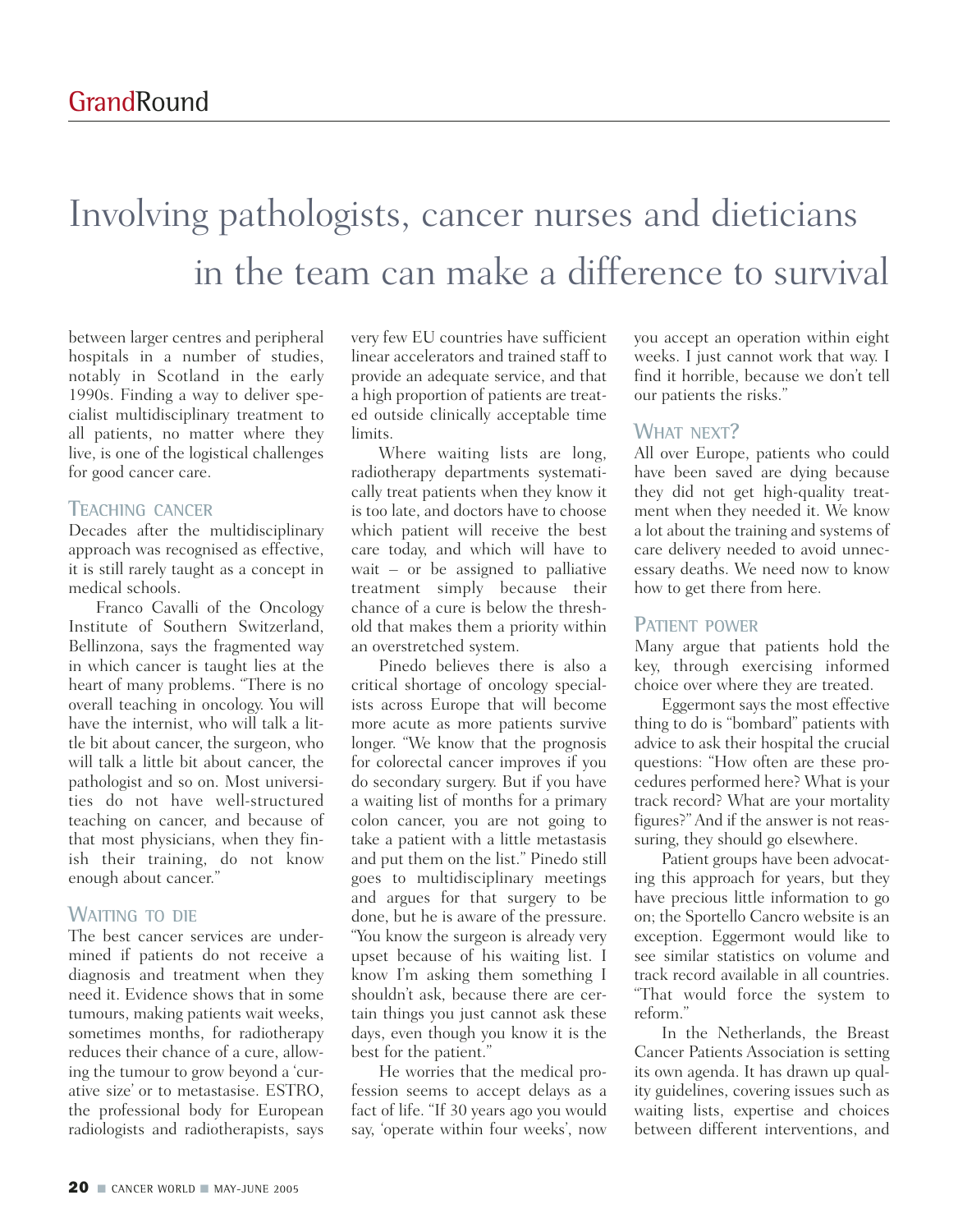has set a deadline of January 1 2007 for treatment centres to comply or face a boycott by patients.

A Europe-wide accreditation system for specialist breast cancer units, developed and operated by the European Society of Mastology, is in the pipeline. This will set standards for specialist centres in breast cancer care, and will offer an important marker for patients deciding where to go for treatment.

But directing patients to the best treatment centres creates its own waiting list problems. Patients may have to choose between waiting eight weeks for top-quality treatment, or immediate treatment at a hospital with less expertise. In the end, says Pinedo, pressure on centres of excellence can compromise the quality of care they can offer.

The European Court of Justice believes that patients should be able to use their power. In three landmark cases between 1998 and 2003, it ruled that patients have the right to be reimbursed for treatment in another Member State if they cannot get the treatment they need from their own health system within a reasonable time.

This is not a solution, since it does not create any new resources in the offending state, but it establishes the legal principle that timely treatment is a right that health services cannot ignore.

#### **PLAN AHEAD**

In the end, the answer lies in networks of adequately resourced centres that can provide all sectors of the population with access to specialist facilities. This is the system that has kept Sweden, Finland and the Netherlands at the top of the cancer survival league. It is now being emulated by countries like the UK, Ireland and France, which can build on a strong base of 20 regional cancer centres.

Building new state of the art cancer centres is not always the issue. The Netherlands, for instance, is developing a structure designed to achieve top-quality treatment in smaller hospitals that agree to specialise and coordinate their work. It does, however, require a system in which there is no big financial loss in referring a patient elsewhere. It is also easier in more concentrated populations, although Sweden pioneered this system, and distances there can be great.

The French national cancer plan, introduced in 2003, represents a welcome attempt to address all aspects of cancer care: training and continual medical education, equal access, a mandatory multidisciplinary approach and patient information. Importantly, it also supports the work of the French cancer registries, which should provide information that can be used to further improve the system.

Despite these encouraging signs, Cavalli cautions that France has always believed in a strong state, and is probably an exception. He argues that the current European economic and political climate is driving the organisation of public services towards greater liberalisation, which may be counterproductive since cancer care needs well-planned systems driven by collaboration not competi-

tion. If, for instance, hospitals are obliged to contract out specialist pathology services, there is no way that pathologists will be able to work within a multidisciplinary team.

Health budgets are generally static or shrinking, because of pressure to limit public spending. He says there is a danger of developing the two-tier health system that exists in the US – a highly sophisticated system for those who can afford it, and a fundamentally inadequate one for those who cannot.

Cavalli points out that life expectancy in Russia has decreased by around seven years since the collapse of state-led systems, some of which can be attributed to the collapse of the health system. He says there is no reason to believe that minimising the public sector and encouraging private provision in eastern Europe will provide an effective cancer service for more than a tiny part of the population.

#### **MONITOR THE SYSTEM**

Funding for the EuroCare project has dried up, and as a result many national or regional registries have lost their sense of dynamism and purpose. Many registers have also been hit by privacy legislation, though some people argue this is more of a problem of political will or legal interpretation.

Jan Willem Coebergh, of the Eindhoven Cancer Registry in the Netherlands, says he is worried by this apparent retreat from the approach that taught us much of what we now know about unnecessary can-

### Very few EU countries are able to provide an adequate radiotherapy service